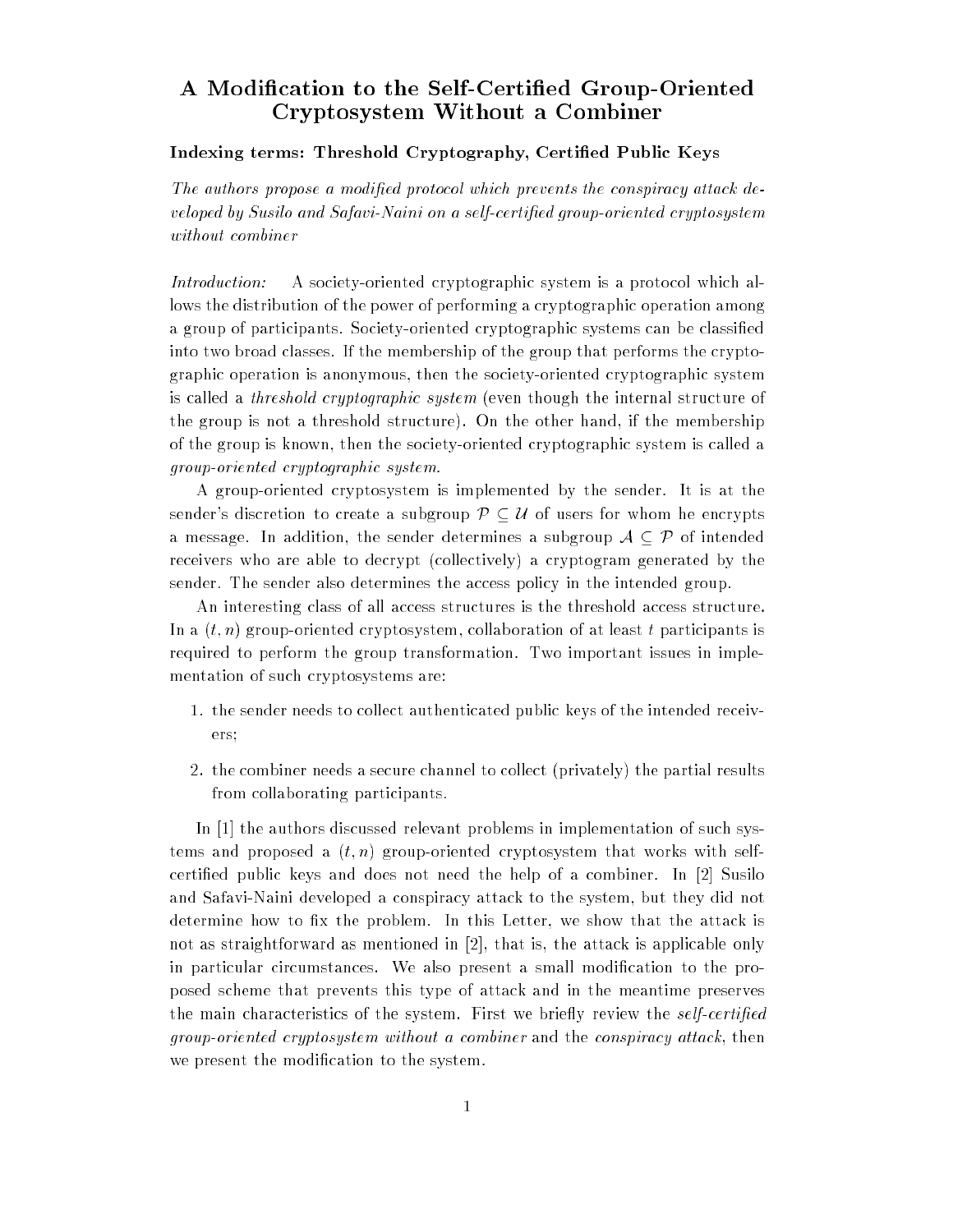Self-certified group-oriented cryptosystem without a combiner: Let  $\mathcal{U} = \{U_1, \ldots, U_\ell\}$ be the collection of all users in the system, and let (without loss of generality)  $\mathcal{P} = \{U_1, \ldots, U_n\}$   $(n \leq \ell)$  be the intended group. As in all self-certified schemes, there exists a trusted authority who sets up the system.

Setup phase: The authority chooses:

- (i) an integer N which is the product of two large distinct random primes  $p$ and q of almost the same size such that  $p = zp_0 + 1$  and  $q = zq_0 + 1$ , where  $p$  and  $q$  are also prime integers,
- (ii) a prime  $F > N$ ,
- (iii) a pase  $\alpha \neq 1$  of order  $r = p|q|$  modulo *i*v, and
- (iv) a one-way hash function h, that outputs integers less than the minimum value of p and q, that is,  $n(m) < \min(p, q)$ .

The authority makes  $\alpha, h, F$  and N public, keeps r secret and discards p and  $q$ .

Key generation: Every legitimate user chooses his secret key  $x$ , computes the shadow  $z = \alpha^{\scriptscriptstyle -} \,$  (mod TV) and gives it to the authority. The authority first interrogates the user about his secret key. After the authority is convinced that the user knows the secret key, he generates the user's public key as

$$
y = (z^{-1} - ID)^{ID^{-1}} \pmod{N}.
$$

where  $ID = h(I)$ , and I corresponds to the user's identity (such as his name, his address, etc.)

*Encryption:* Suppose an individual wants to send a message  $0 \le m < N$  to the group  $\mathcal{P} = \{U_1, \ldots, U_n\}$ , such that cooperation of any t members of the group is sufficient to retrieve the message. The sender carries out the following:

- randomly chooses an integer k and computes  $c = (\alpha j)^{n}$  (mod N),
- randomly forms a polynomial  $g(x) = a_0 + a_1x + \ldots + a_{t-1}x_t$  on Gr  $(r)$ such that  $g(0) = a_0 = \alpha$  (mod N),
- computes for  $i = 1, \ldots, n$

$$
w_i = y_i^{ID_i} + ID_i \pmod{N}
$$
  
\n
$$
s_i = w_i^k \pmod{N}
$$
  
\n
$$
d_i = g(s_i)
$$
  
\n
$$
e_i = m \cdot w_i^{h(m)} \pmod{N}
$$

and sends  $(t, c, d_i, e_i)$  to each  $U_i$ .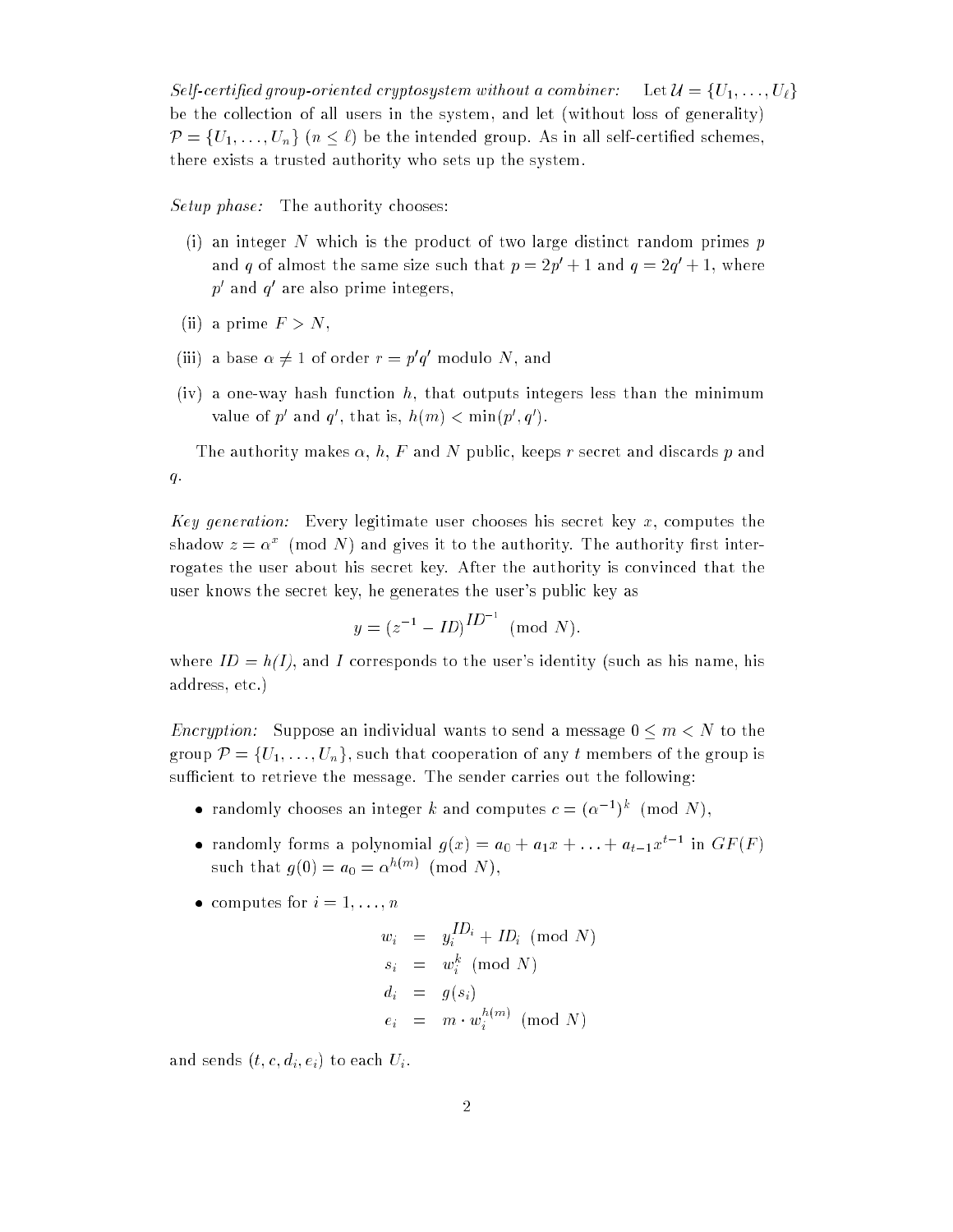*Decryption:* Upon receiving the cryptogram, every group,  $A \subset \mathcal{P}$ , of at least t intended receivers can cooperate to retrieve the plaintext message  $m$ . That is, each  $U_i \in \mathcal{A}$  first calculates,

$$
s_i = c^{x_i} \pmod{N},
$$

and broadcasts the pair  $(d_i, s_i)$ . When t values of such pairs are broadcasted, each  $U_i$  can recover  $v = \alpha^{-(m)}$  (mod N), which allows him to compute the plaintext message as,

$$
m = v^{x_i} e_i \pmod{N}.
$$

Conspiracy attack: The Susilo et al. [2] attack is as follows:

Let  $U_i$  be a member of the group and let  $U_j,$  who conspires with  $U_i,$  be wanting to join the group.  $U_j$  chooses her secret key as  $x_j = 2x_i$ . Obviously, she is able to convince the trusted authority of the knowledge of the relevant secret key and thus she can obtain her public key as

$$
y_j = (\alpha^{-2x_i} - ID_j)^{ID_j^{-1}}
$$
 (mod N).

Now when an encrypted message is broadcast,  $U_i$  and  $U_j$  can calculate (this is a simplied version of the calculation appearing in [2])

$$
\frac{e_i \times e_i}{e_j} = \frac{m^2 \alpha^{-2x_i h(m)}}{m \alpha^{-2x_i h(m)}} = \frac{m^2}{m} = m \pmod{N}
$$

which gives the message  $m$  without cooperating with other users.

We observe that the attack is effective if  $t \geq 3$  (otherwise every two participants in the intended group are legitimate to decrypt the cryptogram) and both users  $U_i$  and  $U_j$  are in the intended group (we would like to draw the attention of the reader and authors of [2] to the fact that in group-oriented cryptographic systems the membership of the intended group is chosen by the sender -for more detail see [1]). However, we would like to acknowledge the authors of [2] for pointing out this possible weakness in the scheme.

The modification: Clearly the attack is applicable because the requirement was that the trusted authority must not know the users' secret key (see the original paper for precise discussion regarding this matter). In the following we show a small modification to the system that prevents this type of conspiracy attack and preserves the characteristics of the system. The modication is applied to the key generation phase.

The modified key generation: Every legitimate user,  $U_i$ , chooses his initial secret key  $x_i$ , computes the shadow  $z = \alpha^{-\alpha}$  (mod *i*v) and gives it to the authority. The